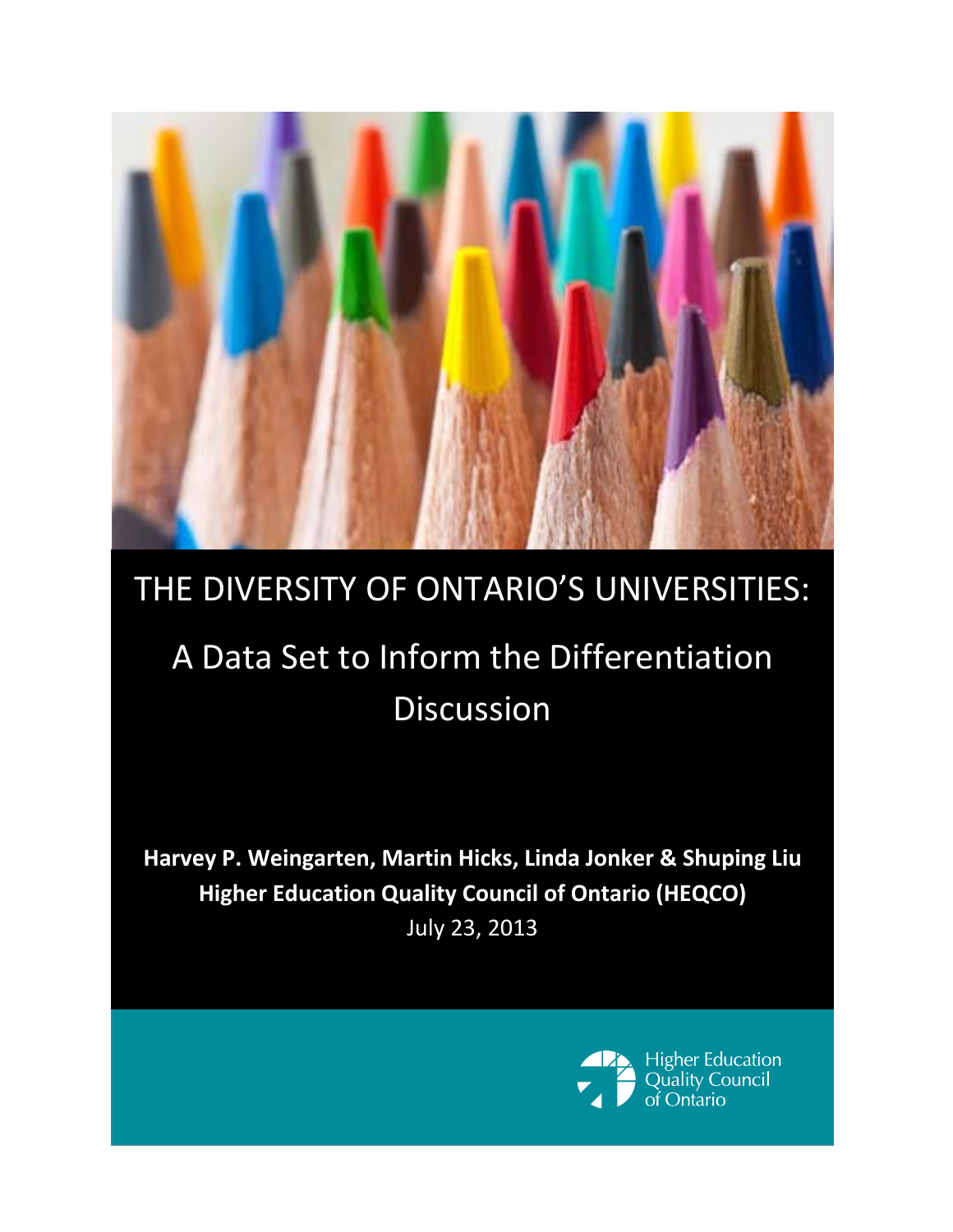Published by

## **The Higher Education Quality Council of Ontario**

1 Yonge Street, Suite 2402 Toronto, ON Canada, M5E 1E5

| Phone:  | (416) 212-3893 |
|---------|----------------|
| Fax:    | (416) 212-3899 |
| Web:    | www.heqco.ca   |
| E-mail: | info@heqco.ca  |

#### **Cite this publication in the following format:**

Weingarten, H. P., Hicks, M., Jonker, L., & Liu, S. (2013). *The Diversity of Ontario's Universities: A Data Set to Inform the Differentiation Discussion.* Toronto: Higher Education Quality Council of Ontario.

*© Queen's Printer for Ontario, 2013*

*We thank anonymous reviewers and informants who helped shape and sharpen this paper.*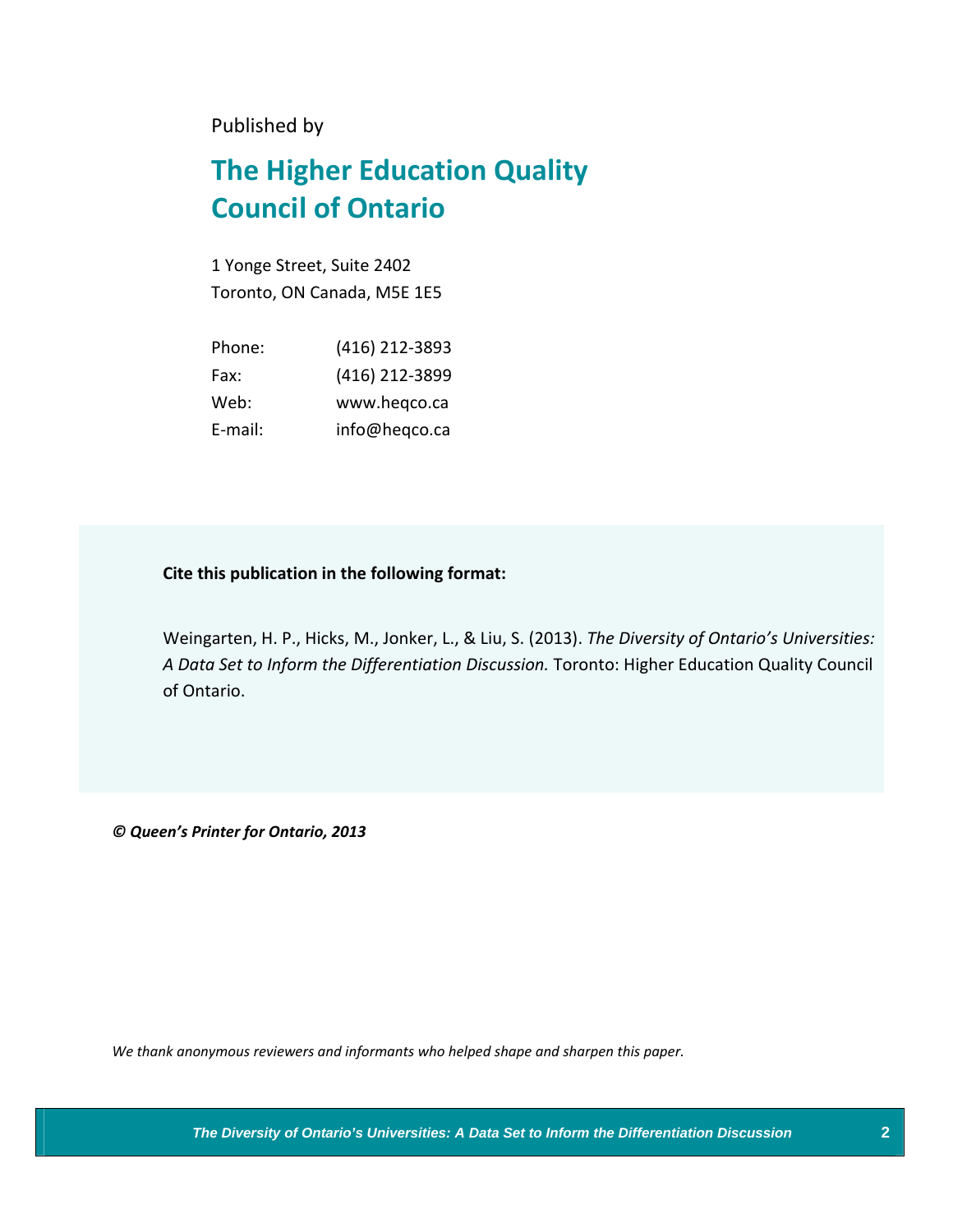## **Executive Summary**

The Ontario government has indicated its intention to negotiate individual mandate statements with each of Ontario's public postsecondary institutions and to amend funding formulas to focus resources on what each institution does best. These actions signal the government's desire to pursue a policy of greater institutional differentiation within the Ontario public postsecondary system. The purpose of this paper is to inform and assist the development of a differentiation framework for the university sector by describing the diversity of Ontario universities on variables that other jurisdictions have used to differentiate their university systems. These variables are important to consider first because they are globally accepted, and therefore influence the way the rest of the world will judge the Ontario system and its quality.

The paper describes the differences among Ontario's 20 universities on key variables related to their *comprehensiveness* and *research intensity*.

The data suggest that the University of Toronto is in a cluster of its own. Not only does it lead all Ontario universities on each of the variables considered, it does so by a substantial margin on some key ones, such as doctoral degrees granted, research income, publications and citations.

Six other universities cluster at the upper end of research intensity: Guelph, McMaster, Ottawa, Queen's, Waterloo and Western.

There is a cluster of mainly undergraduate universities that are less involved in graduate education, especially at the PhD level, and attract a lower level of research income. This cluster includes: Algoma, Brock, Laurier, Lakehead, Laurentian, Nipissing, Ontario College of Art and Design University (OCADU), Trent and University of Ontario Institute of Technology (UOIT). Two of these universities – UOIT and OCADU – have specialized mandates, and other jurisdictions sometimes include a category of "special purpose universities" in their differentiation frameworks for such cases.

Four Ontario universities – York, Carleton, Windsor and Ryerson – fall between the more research intensive and mainly undergraduate clusters.

The analysis provided here raises questions for government related to such things as the allocation of graduate spots and the assignment of rights and responsibilities, through mandate statements negotiated with the institutions, to universities in each of the different clusters. The analysis also underscores the importance of articulating other parameters that matter to the province and to the public that could act as other important dimensions for an Ontario differentiation framework.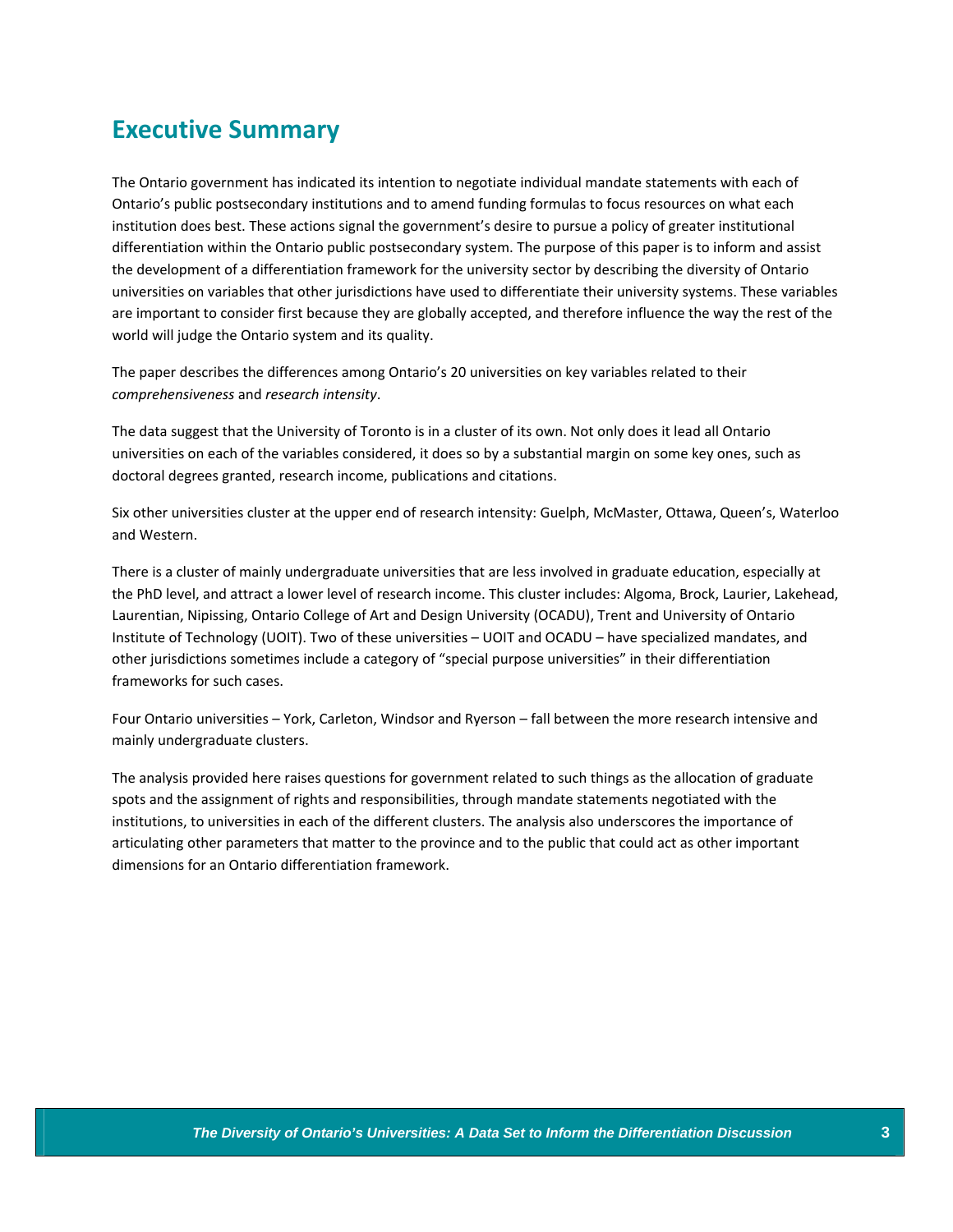## **Purpose of this paper**

On May 30 2011, the then‐Minister of Training, Colleges and Universities announced the government's intention to negotiate individual mandate statements with each of Ontario's public postsecondary institutions and to amend funding formulas to focus resources on what each institution did best (Milloy, 2011). These statements signalled the government's desire to pursue a policy of greater institutional differentiation within the Ontario public postsecondary system, a policy recommended by several analyses suggesting the benefits of such an approach (Clark et al., 2009, 2011; HEQCO, 2010, 2013).

In June 2012, the Ministry of Training, Colleges and Universities (MTCU) pursued this differentiation policy in a tangible way by asking each of the province's 44 public postsecondary institutions to generate a mandate statement that articulated the institution's values, aspirations and goals and to identify three key institutional objectives consistent with that mandate. These submissions were reviewed by an independent Expert Panel convened by the Higher Education Quality Council of Ontario (HEQCO).

The Expert Panel strongly endorsed the goal of a more differentiated Ontario postsecondary system and urged government to adopt a more active role in system planning, lest the quality of higher education in Ontario continue to erode. The Expert Panel did not recommend a specific differentiation framework for Ontario, although it referenced such schemes in other provinces and states and thereby identified variables that were important to the differentiation frameworks in those jurisdictions (HEQCO, 2013).

An earlier paper by HEQCO (2010) laid out the arguments for and benefits of a more differentiated Ontario postsecondary system and offered some high‐level advice to government about how this might be achieved. The Expert Panel Report on the Strategic Mandate Agreements continued that work by making specific recommendations to government and providing a more detailed commentary on the state of the postsecondary system in Ontario (HEQCO, 2013). The current paper builds on these reports by examining the diversity of Ontario's universities and, based on the data, by suggesting a framework that could assist the development of a more differentiated postsecondary system.

Ultimately, as recommended by the Expert Panel, a key decision government will need to consider regarding differentiation is the utility of maintaining the strong college-university dichotomy that now exists in Ontario. As a first step, though, it is easiest to consider the issue of differentiation within each of the university and college sectors separately. The current paper focusses on universities; a corresponding analysis for the Ontario college sector is forthcoming.

## **Dimensions of differentiation**

Although one could theoretically propose any dimension along which postsecondary institutions could be distinguished, two fundamental properties dominate current differentiation classification schemes. The first is the *comprehensiveness* of institutions. The second is *research activity*.

*Comprehensiveness* is indexed in a number of ways. One relates to the range of programs that a university offers. Some universities focus primarily or exclusively on undergraduate (baccalaureate) programs; others also offer a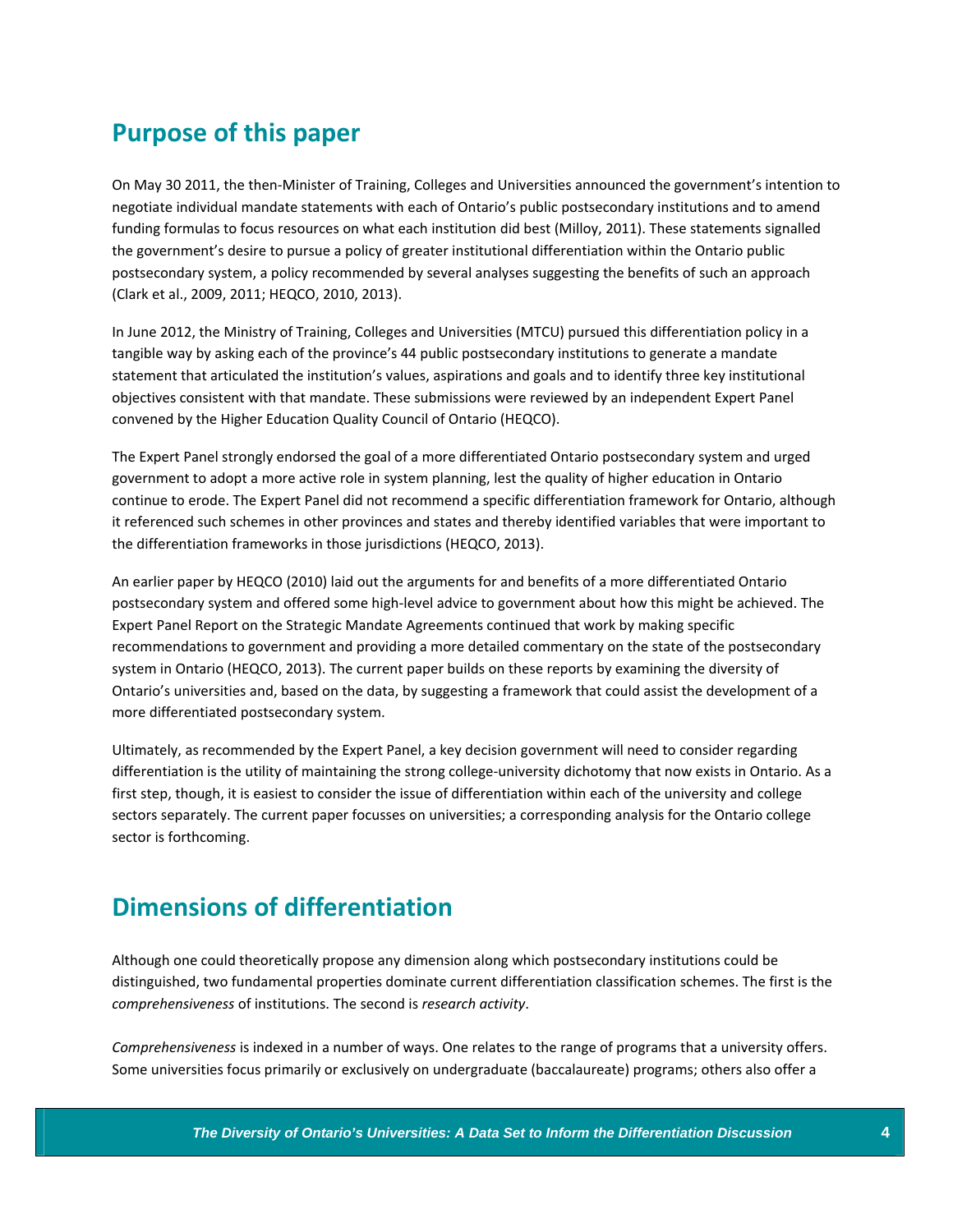varying number of graduate programs (master's and doctoral degrees). Some universities focus almost exclusively on arts and sciences; others house a varying range of professional schools (e.g., engineering, law, medicine). With professional schools, the presence of a medical school is especially salient because it constitutes a high percentage of the university's total faculty complement, accounts for a significant proportion of the university's research activity and absorbs a nontrivial proportion of the university's operating budget. (There is a reason that *Maclean's* reserves one category of its classification scheme for universities with medical schools.) Comprehensiveness often correlates with the size of universities, measured by student enrolment, faculty complement, operating budgets and campus size. In general, the more comprehensive the institution, the larger it is, although the correlation is not perfect.

*Research activity* is measured by a host of variables. The dominant measure is total research income (or total sponsored research revenue), which represents the sum of all external monies provided to the university by granting councils, industry or any other outside bodies to support its research work.<sup>1</sup> To account for differences in the size of institutions, total research income can also be expressed as research income per eligible faculty member. Since most graduate students are also engaged in active research (exceptions, for example, include course‐based master's programs), the size of the graduate student cohort can also index an institution's research involvement and profile. One can consider the total number of graduate students or the percentage of graduate students relative to total student enrolment. Differentiation frameworks tend to emphasize doctoral (PhD) students. There are several reasons for this. First, the PhD is the quintessential and highest research credential offered by North American universities. Second, many institutions themselves tout PhD students as critical to their overall research effort and activity. Third, the total graduate cohort may include students in master's programs that are not research based or that are related to professional credentials (e.g., Master of Business Administration).<sup>2</sup> It is not coincidental that the number of PhD graduates per year is an important criterion for membership in the cohort of Canada's most research-intensive universities, the U-15.

Except as they may relate to reputational surveys and rankings, quantitative analyses of research quality and impact are rarely incorporated into differentiation frameworks. However, citation analyses or measures such as H‐ scores index the impact of research conducted by faculty members in a university.

There are two other dimensions of differentiation common in other jurisdictions, both of which are absent in the Ontario system. The first relates to the philosophy of the undergraduate curriculum. The best example is the distinction in the United States between the liberal arts undergraduate colleges (e.g., Swarthmore, Williams College, the Claremont colleges) and the research‐intensive universities (University of California, Berkeley, University of Michigan, Stanford University). As the Expert Panel noted on its review of the Strategic Mandate Agreement submissions, essentially all of Ontario's universities characterize themselves as, and aspire to be, research intensive; no Ontario university presents itself as a primarily undergraduate liberal arts university. In contrast, four universities in Canada (Bishop's, St. Francis Xavier, Mount Allison and Acadia) have banded together

 $1$  We recognize that different disciplines are differentially dependent on external grants to support their research and scholarly activities. However, this variable is still considered to be one of the prime indices of the total research activity at a university, especially for interinstitution comparisons.

<sup>&</sup>lt;sup>2</sup> For example, according to the Common University Data Ontario (CUDO), in 2011, 38% of the master's degrees conferred by Wilfrid Laurier University were in the business and commerce category. CUDO does not identify how many of these degrees are Master of Business Administration (MBA). This general problem is the inability to discriminate master's degrees that transition to the doctorate (and, therefore, are research-based) from professional and course-based master's programs in Ontario (that may or may not involve research). In contrast, all doctoral programs are research‐based.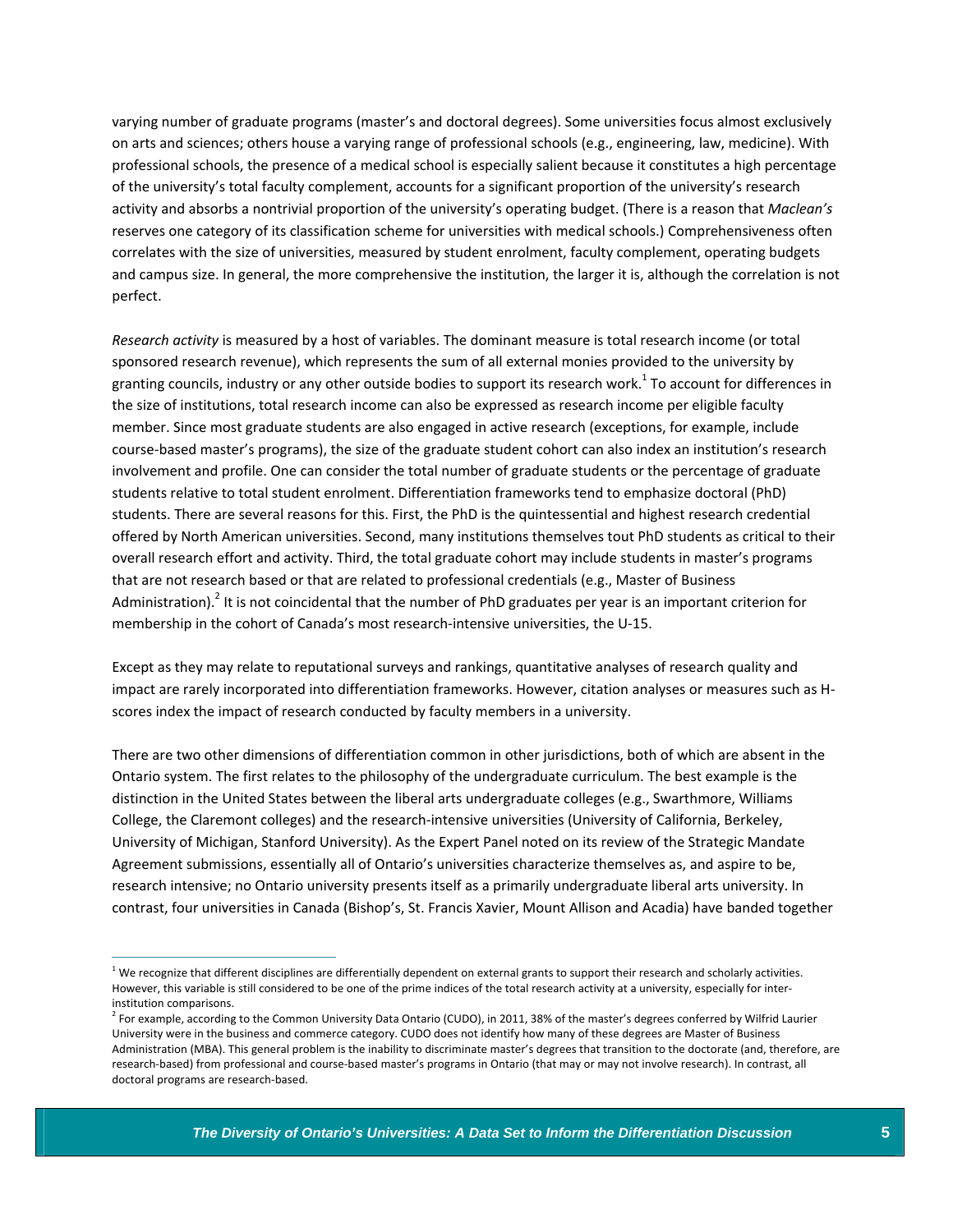as a U‐4 on the basis of their commitment to and focus on a liberal arts undergraduate education. There are other public (University of King's College in Nova Scotia) and private (Quest University in British Columbia) universities in Canada that promote themselves as liberal arts undergraduate colleges akin to their counterparts in the United States.

A second often‐used dimension of differentiation absent in Ontario relates to the mode of instruction; specifically, postsecondary institutions that offer their programs online. In the United States, this would include institutions such as the University of Phoenix and Western Governors University. Athabasca University in Alberta is the prototypical example in Canada. Ontario has no online or open university, although there has been discussion along these lines for some years. Ontario universities vary considerably in terms of their use of online technology, but none advertise themselves, or appear inclined to promote themselves, to a degree of internet‐based instruction that rivals its centrality to acknowledged online institutions.

Finally, it is worth noting here that the Expert Panel rejected the idea that regionalism by itself was a rational dimension of differentiation in the Ontario system.

In subsequent sections of this paper, we describe the variation among Ontario's 20 universities on variables considered to be the most important with respect to the differentiation of higher education institutions.<sup>3</sup> Before that, however, the next section discusses how these data can be used to develop a postsecondary differentiation framework.

### **Using data to develop an Ontario differentiation framework**

Some have opined that there is no reason to pursue further differentiation discussions in Ontario because the province's universities are already different on the dimensions noted above. These critics miss the point. Of course Ontario universities differ in size, research profile and participation in graduate studies. The critical point, however, is that all Ontario universities, regardless of the details of their current state and makeup, appear to aspire to the same goal; specifically, to grow discovery research programs and expand graduate studies. As the Expert Panel noted after its review of the Strategic Mandate Agreements (SMAs) submitted by Ontario's universities, "…the SMA's demonstrate a tendency to greater homogenization of the system based on preferences within the academy for research and advanced degrees, rather than greater institutional differentiation" (HEQCO, 2013, p. 11).

 $3$  The Carnegie Classification of Institutions of Higher Education has been the leading framework for recognizing and describing institutional diversity in U.S. higher education for the past four decades. See http://classifications.carnegiefoundation.org/ for more details. The best Canadian examples of differentiation in higher education systems come from Alberta (see Alberta Ministry of Enterprise and Advanced Education (2007), *Roles and Mandates Policy Framework for Alberta's Publicly Funded Advanced Education System*, http://eae.alberta.ca/post‐ secondary/policy/roles.aspx) and British Columbia (Degree Authorization Act (2002), retrieved from BC Laws website: http://www.bclaws.ca/EPLibraries/bclaws\_new/document/ID/freeside/00\_02024\_01; and Ministry of Advanced Education (2006), *Degree Program Review: Criteria and Guidelines*. Victoria, British Columbia: Minister of Advanced Education, http://www.aved.gov.bc.ca/degree‐ authorization/documents/degree‐program‐criteria.pdf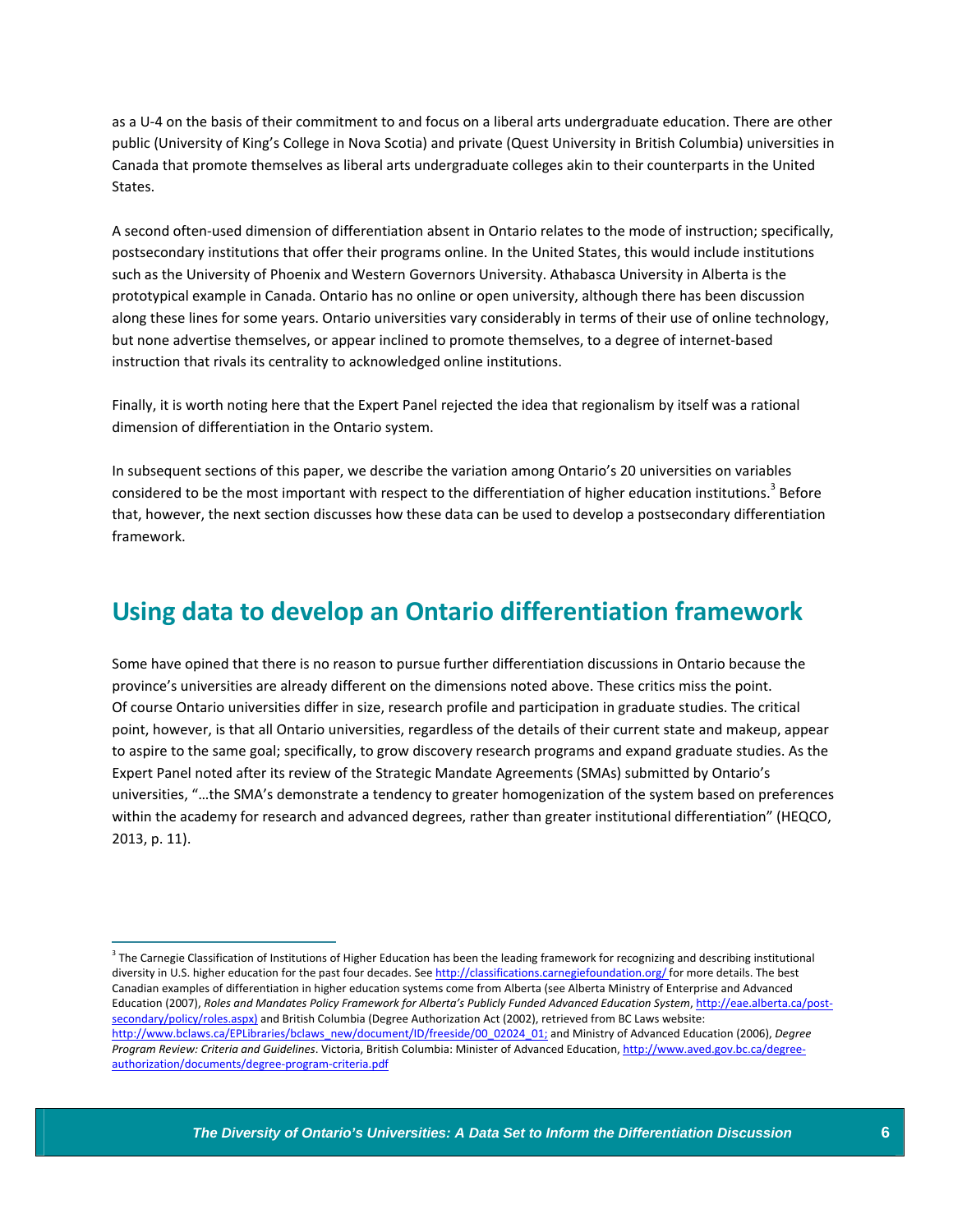The Expert Panel noted further that "…differentiation is a tool… its benefits are to maximize the quality of the overall system by enabling each institution to make an optimal and distinctive contribution to the province's higher education system…" (HEQCO, 2013, p. 11). This is exactly what MTCU was striving for when the Minister announced the government's intention to focus resources on what institutions do best. The fact that Ontario universities differ is precisely what permits the development of a rational differentiation framework. When such a framework is implemented, the impact of public support of universities is optimized, universities use their own resources more purposefully and students are presented with clear choices about which institutions best serve their personal and professional goals.<sup>4</sup> This is how the quality of the overall system is uplifted and it is what the best differentiation frameworks enable.

The role of data is to provide the hard facts about the current activities of Ontario's universities to inform the development of a sensible differentiation framework.

A differentiation framework could treat every university independently. However, many differentiation frameworks cluster like‐minded institutions into categories in which institutions share the same rights and responsibilities as others in their cluster. The data presented in this paper are a first step towards seeing whether such clusters already exist on those variables that appear most critical to the design of a differentiation framework. If so, the next step is to clarify the relationship between the institutions in that cluster and government policies. By definition, a differentiation framework suggests that different clusters will have a different set of roles, responsibilities and expectations associated with them to allow different types of institutions to optimize their contribution to the overall system.

A differentiation framework defines differences among institutions. It does not signal differing merit, value or worth. The development of a differentiation framework is an exercise in a better, more rational and more effective allocation of public resources and a strategy for optimizing institutions' use of their own resources. A differentiation framework offers students clarity of choice about which institutions in a system best serve their personal and professional goals.

Differentiation is compatible with a commitment to access. As the Expert Panel noted, "…Providing sufficient spaces for qualified students should remain a public policy imperative" (HEQCO, 2013, p. 9). A differentiation framework, however, would define where increased access is best positioned to occur and how we could best couple enrolment growth with quality considerations.

In the short term, the implementation of a differentiation framework in Ontario could constrain the desires or aspirations of some universities. This depends, of course, on the alignment between the university's goals and the roles, rights and responsibilities of institutions in their cluster. However, rather than concentrating on what a university should not do, a useful differentiation framework enables institutions to do even more of what they do best. And, there is nothing about the existence of a differentiation framework that constrains a university from being as innovative as it wishes as it pursues what is expected of it. As the Expert Panel suggested, it is the role of government (in consultation with the institutions) to establish the differentiation framework and associated

 $4$  A critical feature of a well-designed postsecondary system is an efficient, transparent and effective transfer credit system so students can move efficiently and smoothly, with appropriate credit for prior learning, from one institution to the next when their personal or career goals change.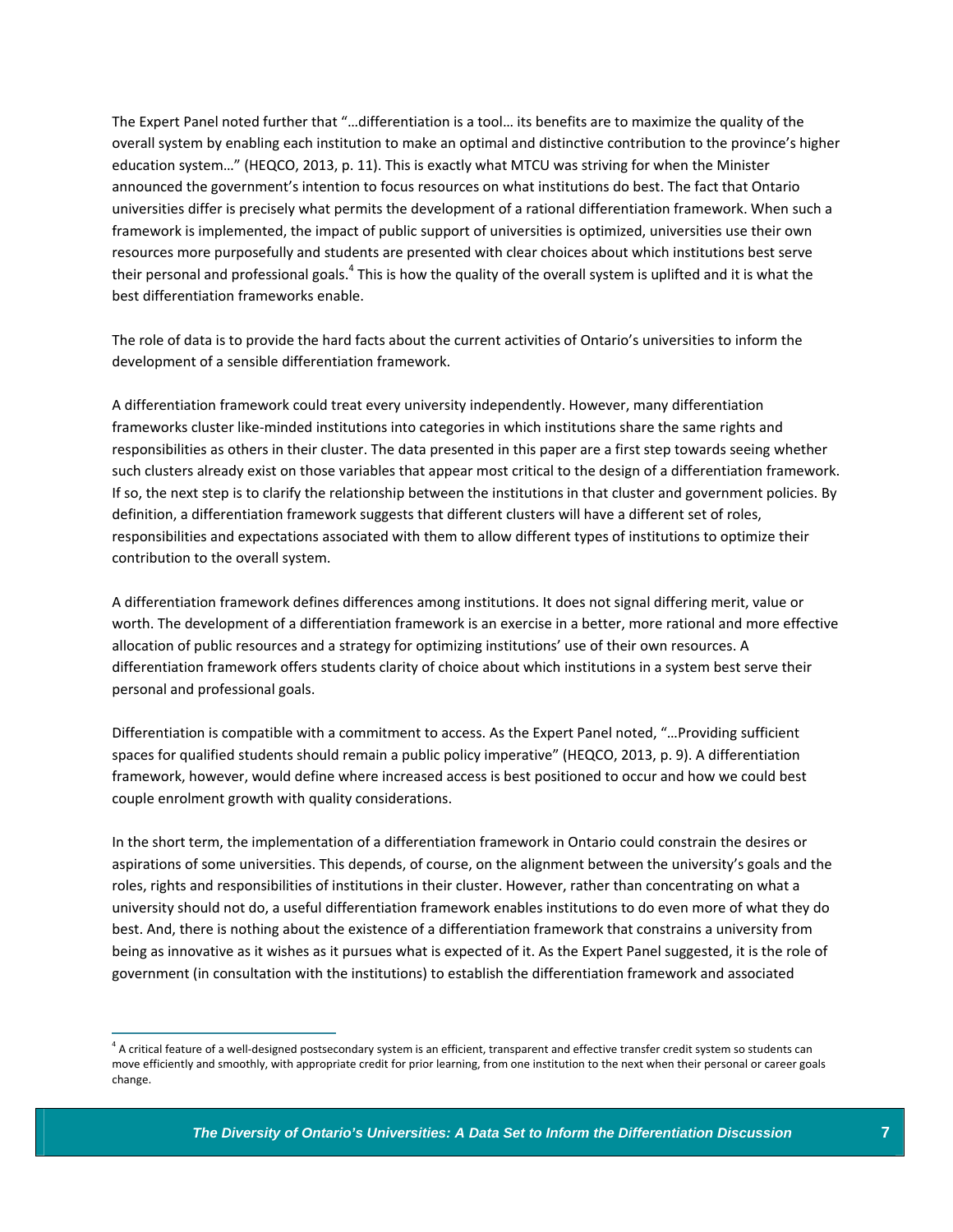policies and accountability mechanisms to monitor performance. It is not the role of government to define the means, strategies or paths by which institutions would pursue and achieve their goals.

## **The data: How different are Ontario universities on variables relevant to differentiation frameworks?**

Table 1 provides data from each Ontario university on variables most relevant to the development of differentiation frameworks. Explanatory notes for all tables and figures are contained in Appendix 1.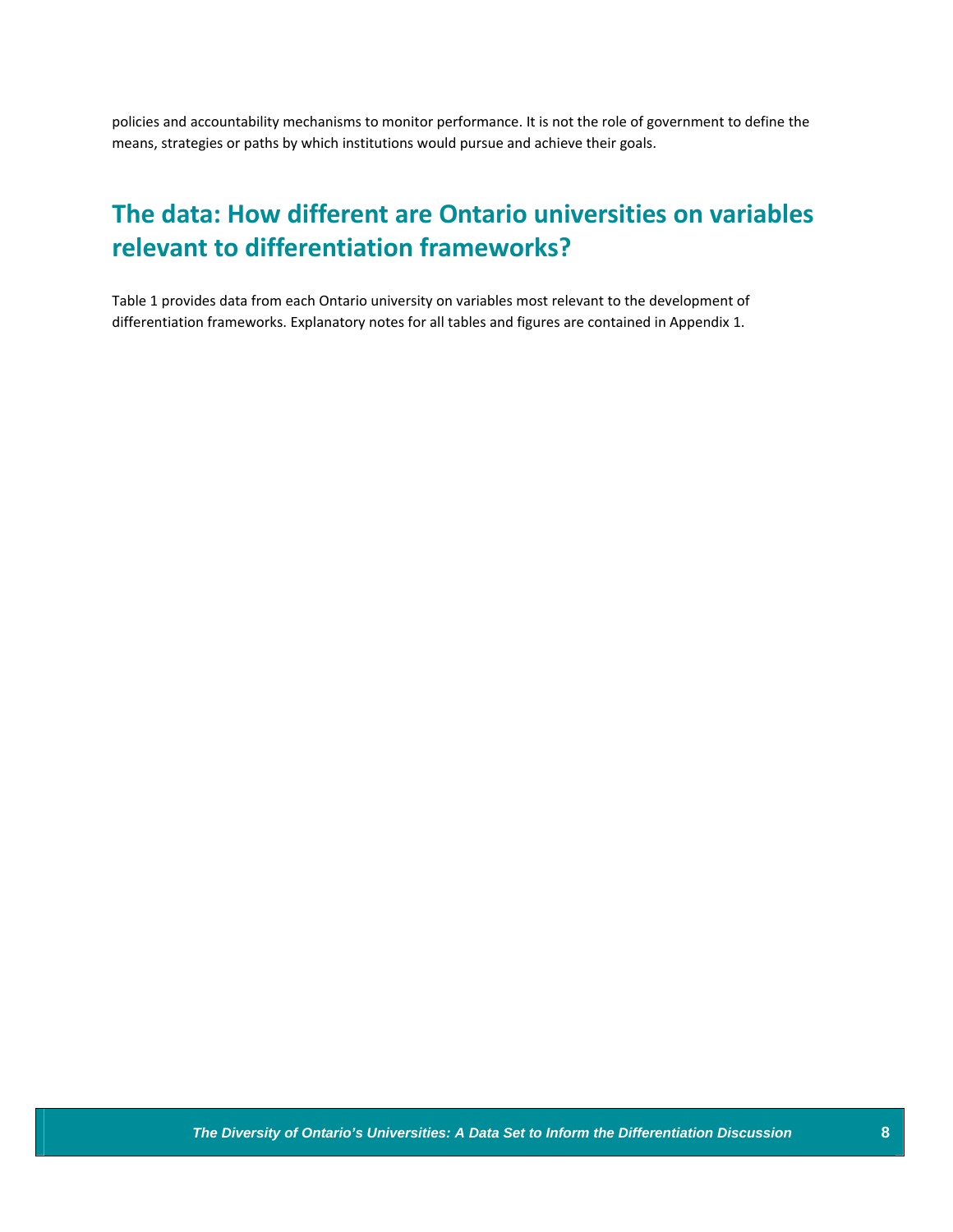#### **Table 1: Overview of Ontario's universities**

| <b>University</b>                 | FT enrol-<br>ment | FT.<br><b>Faculty</b> | <b>Operating</b><br><b>Budget</b> | # Degrees Awarded |                | <b>Professional Schools</b> |                                    |                     | <b>Sponsored Research</b><br><b>Income</b> |                        | H <sub>2</sub><br>index            |             |
|-----------------------------------|-------------------|-----------------------|-----------------------------------|-------------------|----------------|-----------------------------|------------------------------------|---------------------|--------------------------------------------|------------------------|------------------------------------|-------------|
|                                   |                   |                       | (5000)                            | <b>Total</b>      | <b>PhDs</b>    | %<br><b>PhDs</b>            | <b>Engineering</b><br>(accredited) | <b>Medicine</b>     | Law                                        | <b>Total</b><br>(5000) | Per FT<br><b>Faculty</b><br>(5000) |             |
| Algoma University                 | 921               | 57                    | \$20,538                          | 202               | $\Omega$       | 0.0%                        |                                    |                     |                                            |                        |                                    | 0.27        |
| <b>Brock University</b>           | 15,321            | 582                   | \$215,868                         | 4,092             | 21             | 0.5%                        |                                    |                     |                                            | \$14,831               | \$27.6                             | 0.71        |
| Carleton University               | 21,438            | 851                   | \$353,769                         | 4,716             | 131            | 2.8%                        | $\checkmark$                       |                     |                                            | \$59,343               | \$80.1                             | 0.96        |
| Lakehead University               | 6,999             | 319                   | \$117,425                         | 2,478             | 8              | 0.3%                        | $\checkmark$                       | √ (NOSM)            | $\checkmark$                               | \$22,263               | \$72.8                             | 0.61        |
| Laurentian University             | 6,741             | 424                   | \$134,103                         | 2,229             | 9              | 0.4%                        | $\checkmark$                       | $\checkmark$ (NOSM) |                                            | \$24,447               | \$59.9                             | 0.58        |
| <b>McMaster University</b>        | 24,328            | 936                   | \$498,796                         | 6,422             | 210            | 3.3%                        | $\checkmark$                       | $\checkmark$        |                                            | \$325,946              | \$248.6                            | 1.10        |
| <b>Nipissing University</b>       | 3,910             | 178                   | \$66,802                          | 1,738             | $\Omega$       | 0.0%                        |                                    |                     |                                            |                        |                                    | 0.43        |
| <b>OCAD University</b>            | 3,328             | 102                   | \$58,998                          | 684               | 0              | 0.0%                        |                                    |                     |                                            |                        | $\blacksquare$                     | 0.40        |
| <b>Queen's University</b>         | 19,576            | 841                   | \$415,239                         | 5,530             | 172            | 3.1%                        | $\checkmark$                       | $\checkmark$        | $\checkmark$                               | \$163,280              | \$200.1                            | 1.15        |
| <b>Ryerson University</b>         | 20,775            | 808                   | \$425,882                         | 6,082             | 23             | 0.4%                        | $\checkmark$                       |                     |                                            | \$29,518               | \$40.0                             | 0.68        |
| <b>Trent University</b>           | 6,114             | 237                   | \$104,181                         | 1,788             | 12             | 0.7%                        |                                    |                     |                                            | \$14,263               | \$60.2\$                           | 1.09        |
| University of Guelph              | 20,730            | 763                   | \$370,846                         | 5,205             | 123            | 2.4%                        | ✓                                  |                     |                                            | \$153,068              | \$192.5                            | 1.07        |
| University of Ottawa              | 31,789            | 1273                  | \$677,270                         | 8,700             | 207            | 2.4%                        | $\checkmark$                       | $\checkmark$        | ✓                                          | \$276,220              | \$213.1                            | 1.11        |
| University of Toronto             | 67,271            | 2449                  | \$1,618,370                       | 16,384            | 830            | 5.1%                        | $\checkmark$                       | $\checkmark$        | $\checkmark$                               | \$915,661              | \$377.3                            | 1.39        |
| University of Waterloo            | 30,501            | 1093                  | \$568,645                         | 6,538             | 263            | 4.0%                        | $\checkmark$                       |                     |                                            | \$146,779              | \$144.8                            | 1.19        |
| University of Windsor             | 13,181            | 504                   | \$229,438                         | 4,019             | 67             | 1.7%                        | $\checkmark$                       |                     | ✓                                          | \$32,129               | \$62.6                             | 0.86        |
| <b>UOIT</b>                       | 7,752             | 209                   | \$131,427                         | 1,345             | $\overline{2}$ | 0.1%                        | $\checkmark$                       |                     |                                            | \$10,037               | \$63.1                             | 1.01        |
| <b>Western University</b>         | 32,078            | 1451                  | \$657,223                         | 8,720             | 289            | 3.3%                        | $\checkmark$                       | $\checkmark$        | $\checkmark$                               | \$218,729              | \$153.8                            | 1.09        |
| <b>Wilfrid Laurier University</b> | 15,382            | 534                   | \$227,771                         | 3,566             | 24             | 0.7%                        |                                    |                     |                                            | \$12,613               | \$25.3                             | 0.88        |
| <b>York University</b>            | 44,325            | 1475                  | \$718,567                         | 11,742            | 202            | 1.7%                        | $\checkmark$                       |                     | $\checkmark$                               | \$65,427               | \$47.7                             | 1.17        |
| Source                            | <b>CUDO</b>       | <b>CUDO</b>           | <b>COFO</b>                       |                   | <b>CUDO</b>    |                             |                                    |                     |                                            | Re\$earch Infosource   |                                    | <b>HESA</b> |
| Year of data                      | 2011              | 2011                  | 2011/12                           |                   | 2011           |                             | 2013                               | 2013                | 2013                                       | 2011                   |                                    | 2012        |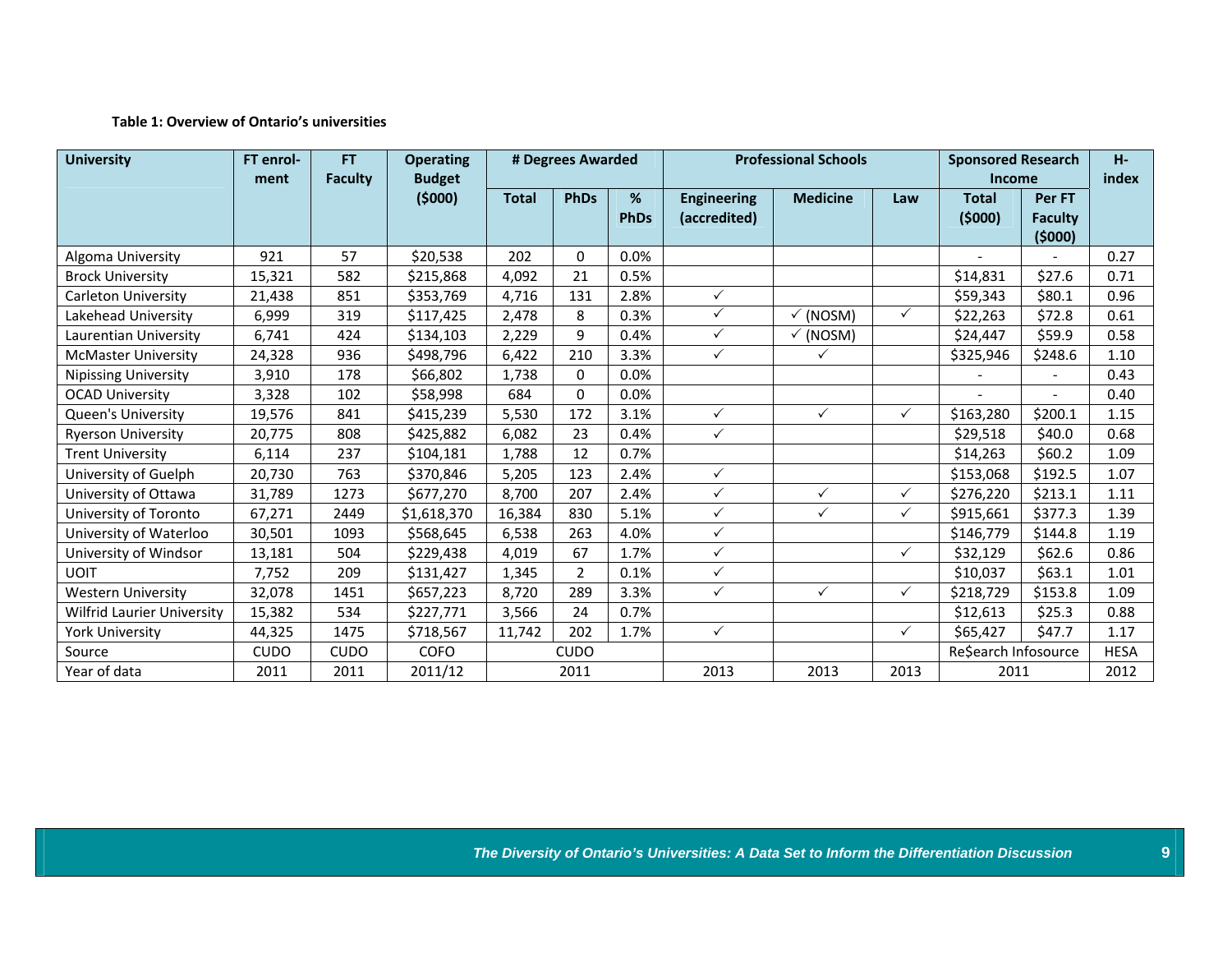The variables related to comprehensiveness – full‐time (FT) head count enrolment, full‐time faculty and operating budget – are highly correlated.<sup>5</sup> The value of this observation is that differentiation on the basis of size could use any one of these variables. Figure 1 shows the ordering of universities on the basis of enrolment.



**Figure 1. Full‐time head count enrolment of Ontario universities, including international students** 

With respect to professional schools, Table 1 shows that of the 20 Ontario universities, 14 have an accredited engineering program, six have medical schools (Lakehead and Laurentian share a relationship with the Northern Ontario School of Medicine) and seven have law schools.

The relationship between the number of master's and doctoral degrees granted by each university per year is also very strong, with a correlation coefficient of 0.96.<sup>6</sup> This suggests that once a university enters the realm of graduate studies it does so at both the master's and doctoral levels. There is not a strong tendency in Ontario, therefore, for universities to specialize at the graduate level, for example by specializing on master's‐level programming and eschewing PhD programs.

Figure 2 shows the distribution of Ontario universities on the number of PhDs granted.

 $5$  The correlation between enrolment and faculty is 0.99; between enrolment and operating budget is 0.98; and between FT faculty and operating budget is 0.98.

 $^{\circ}$  We prefer to look at graduates rather than enrolments because it is typically advisable to consider outcome measures – in this case, successful completion of a program – rather than inputs.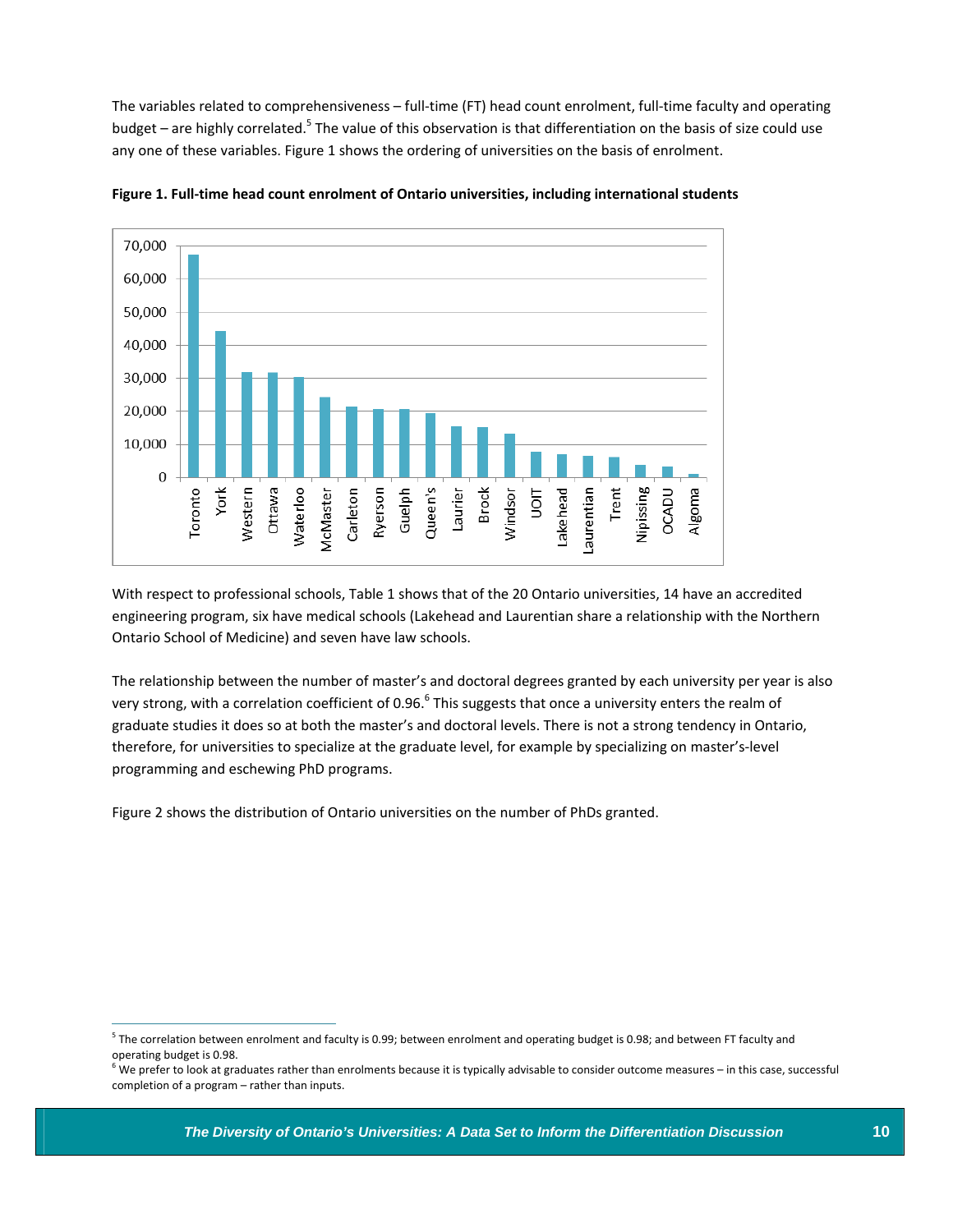**Figure 2. Number of PhD degrees granted in 2011** 



By a substantial margin, the University of Toronto leads all Ontario universities in PhD graduates. In fact, the University of Toronto leads all Canadian universities on this measure.

It is worth noting that many more Ontario universities now grant the PhD than was the case a decade ago. In 2011, 17 of 20 Ontario universities granted at least one PhD degree; only Algoma, Nipissing and OCADU were out of the PhD-granting market. In contrast, in 2000, only 11 of Ontario's  $19^7$  universities granted PhDs; new entrants into the PhD‐granting business since 2000 include Brock, Lakehead, Laurentian, Ryerson, Trent and UOIT.

Figure 3 shows the number of doctoral (PhD) graduates as a percentage to the total number of university graduates at each Ontario university in 2011.

 $^7$  UOIT was established in 2002. Algoma was an affiliate of Laurentian in 2000 and became independent in 2008.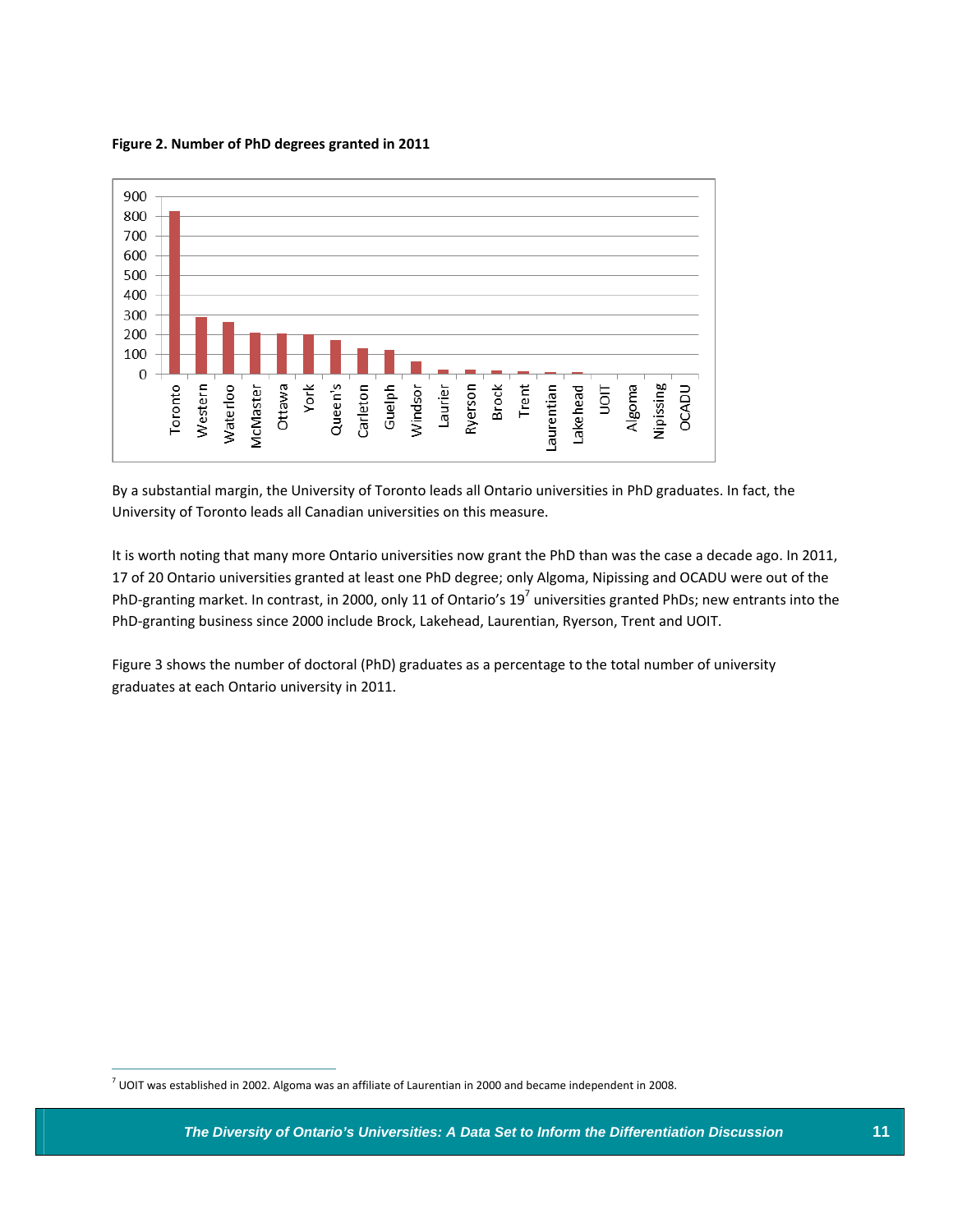

#### **Figure 3. The percentage of graduates of each university in 2011 who graduated with a PhD**

With respect to research income, the relationship between the total research income and research income per full-time faculty member in the Ontario system is also very high, with a correlation coefficient of 0.92. This suggests that either variable could be used as the basis for a differentiation framework based on overall research activity.

Figure 4 shows the total research income of each Ontario university in 2010‐11. The University of Toronto leads all Ontario universities by a substantial margin. The significant research intensity of the University of Toronto compared to all other Ontario universities is reinforced by Figure 5, which shows the contribution of each Ontario university to the total number of publications emanating from the Ontario university system.



**Figure 4. Sponsored research income of each Ontario university in 2010‐11**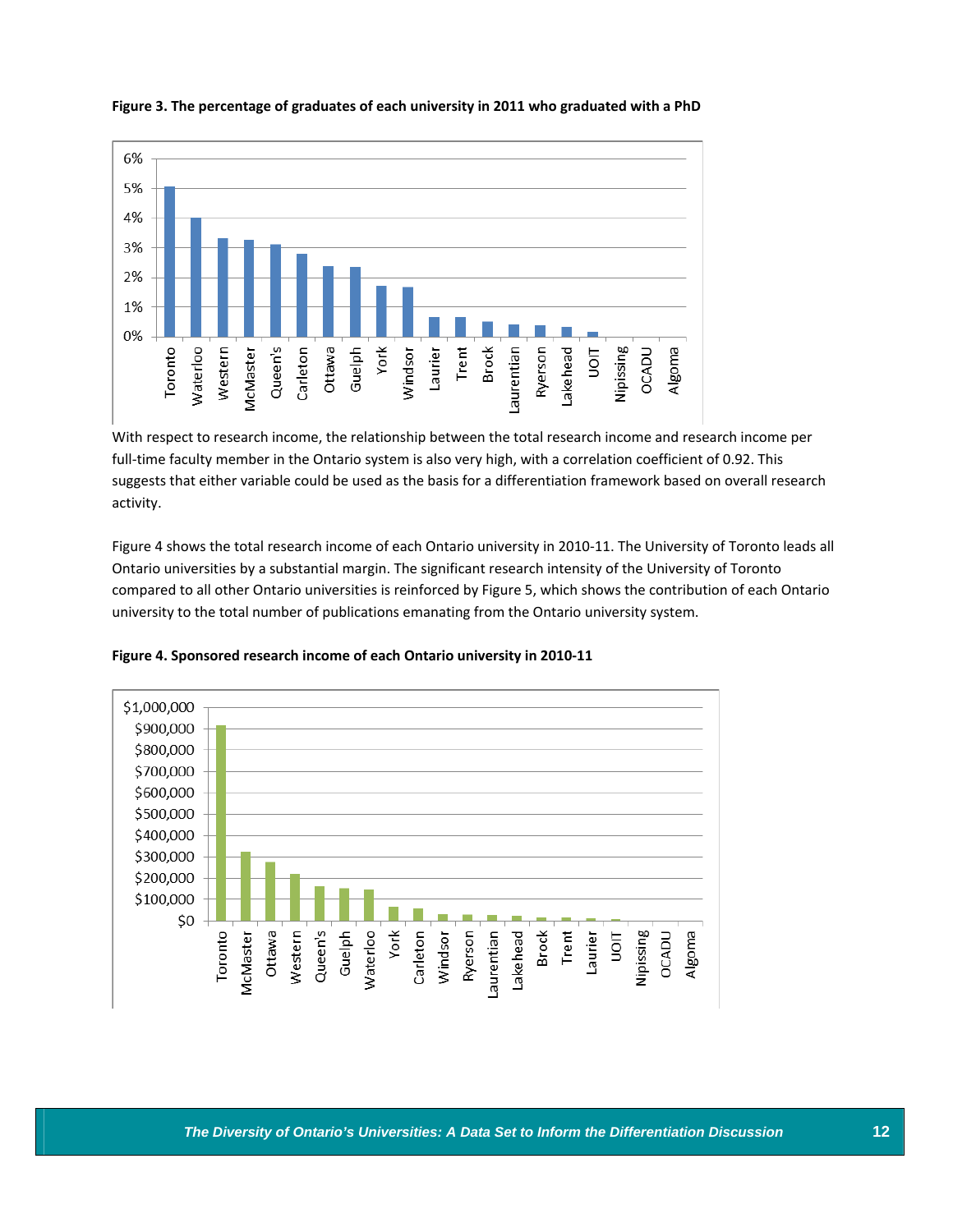

**Figure 5. The contribution of each Ontario university to the total number of publications in the Ontario university system between 2008‐2012**

Total research income is a measure of the total research effort of the institution. It is also possible to measure the impact of a university's research effort. Figures 6 and 7 provide measures of the impact of the research emanating from each Ontario university. Figure 6 shows that publications from the University of Toronto are more frequently cited by a substantial margin by the rest of the world than those from any other Ontario university.





Figure 7 shows the average H‐indices of faculty in each institution, averaged across the university and standardized for each faculty member for their discipline of study. H-indices capture both the number of research publications by a faculty member but also how often these publications are cited. For a fuller description of the H‐index and how it is calculated, see Appendix 4 of HEQCO's productivity report (HEQCO, 2012).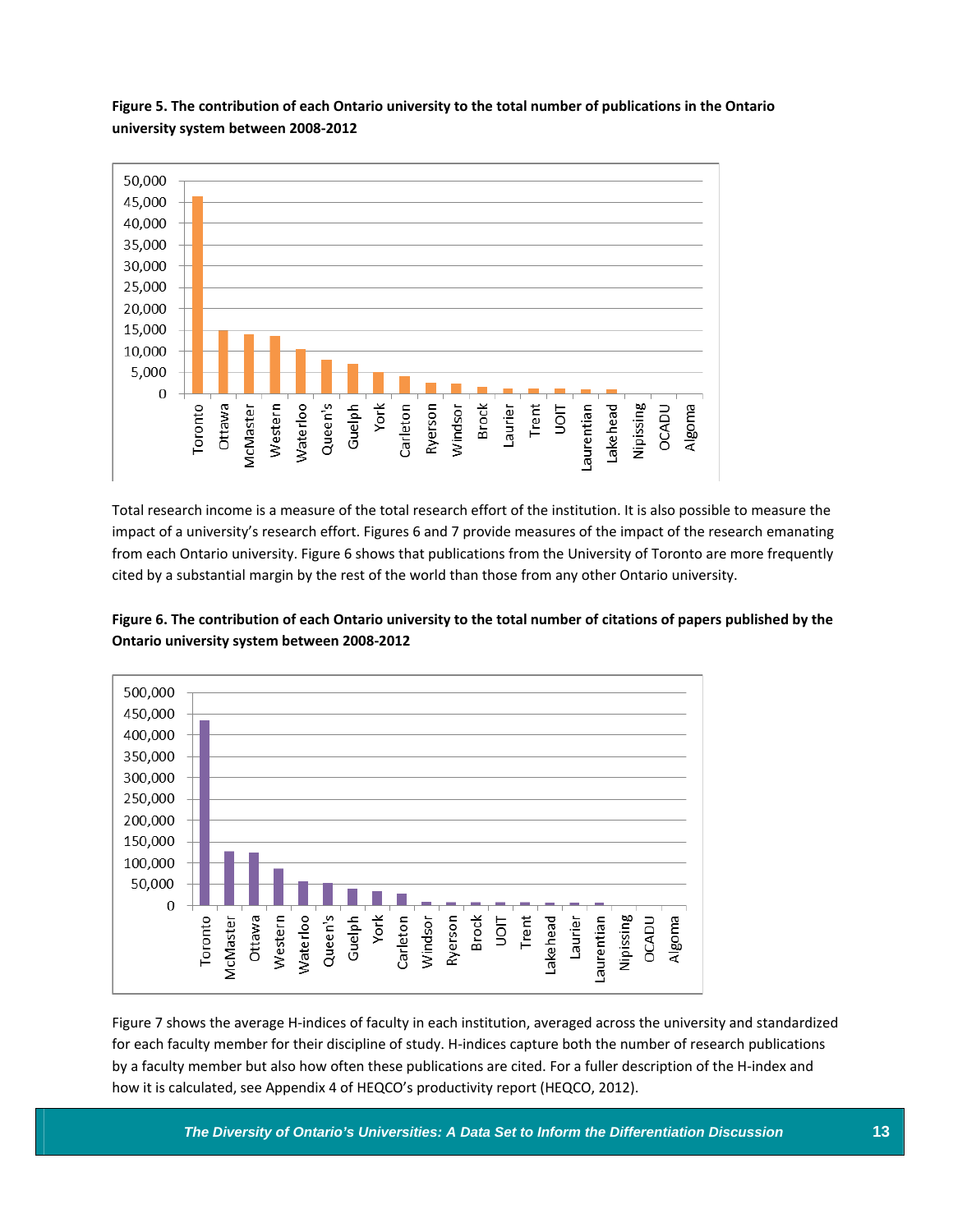

#### **Figure 7. Mean standardized H‐scores in each institution**

## **Conclusions**

The purpose of this paper was to examine the diversity of Ontario's universities on variables that other jurisdictions have used to differentiate the universities within their systems.

The data suggest the existence of several clusters that can inform the development of a differentiation framework in Ontario.

#### **1. The University of Toronto is in a cluster of its own.**

The data suggest that the University of Toronto is in a cluster of its own. It is not simply that it leads all Ontario universities on all of the variables presented. It is especially the degree to which its results exceed those of all other Ontario universities, particularly on the two variables that may matter the most – PhDs graduated and research income. The University of Toronto graduates about 2.5 times as many PhDs as the second‐ranked Ontario university. Its research income is almost 3 times greater than that of its nearest Ontario competitor. The University of Toronto leads all Canadian universities on both of these indicators. It is Ontario's, indeed Canada's, most highly placed university in many global rankings.

Given this observation, one might also consider the capacity of the University of Toronto to compete with its international competitors, the world's most highly ranked universities.

Table 2 shows graduate enrolment as a percentage of total enrolment for the 30 most highly ranked universities in the 2012 Times Higher Education Rankings of World Universities. Two conclusions are obvious when comparing the University of Toronto to its peer group of world-ranked universities. First, the University of Toronto is significantly bigger than any of its competitors. Second, the cohort of graduate students at the University of Toronto is among the smallest of any of its competitors.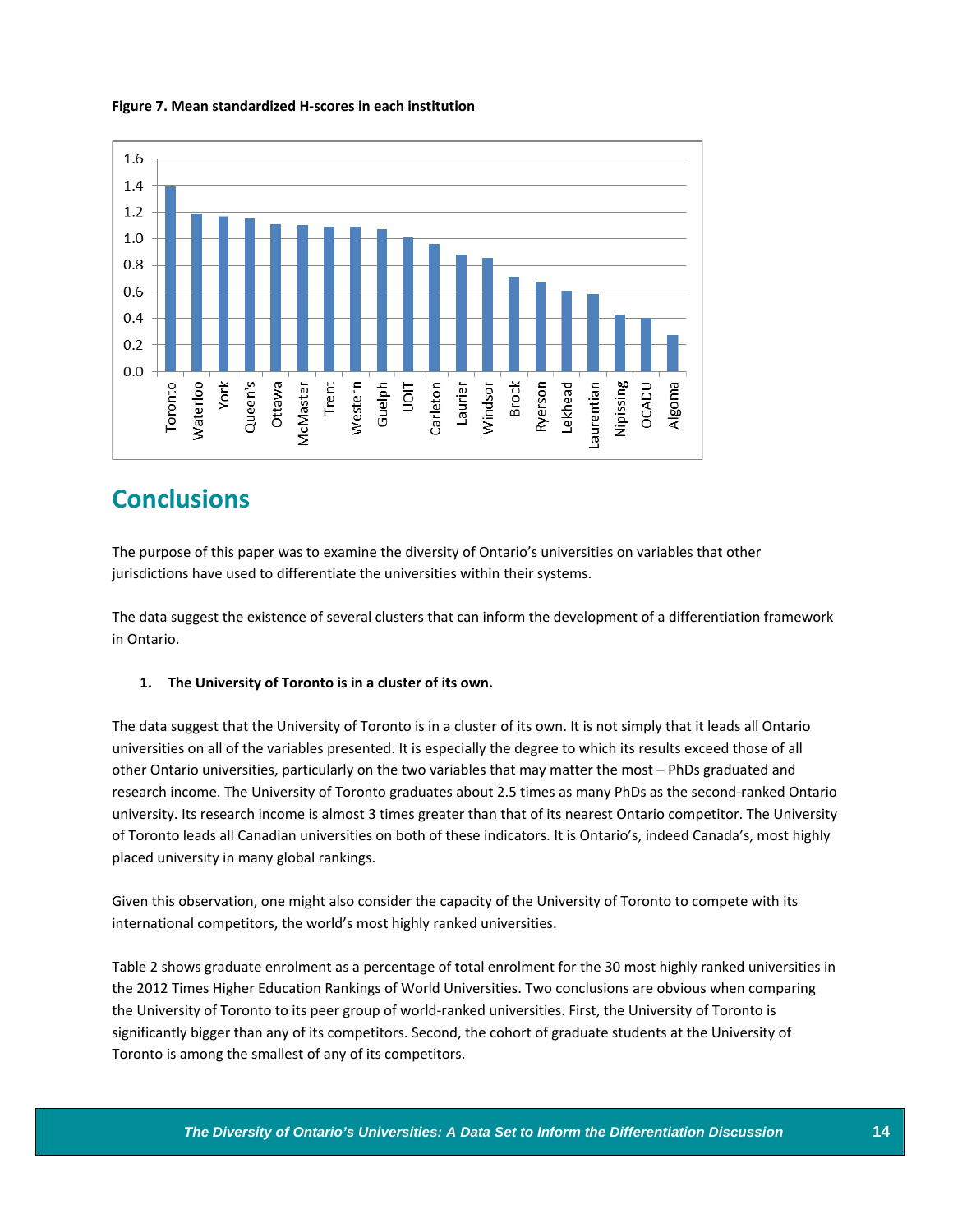| Rank           | <b>University</b>                                            | <b>Enrolment</b> | % Graduate | <b>Type</b>   |
|----------------|--------------------------------------------------------------|------------------|------------|---------------|
| $\mathbf{1}$   | California Institute of Technology                           | 2,231            | 56.2%      | Private       |
| $\overline{2}$ | University of Oxford                                         | 25,595           | 34.9%      | Public        |
| $\overline{2}$ | <b>Stanford University</b>                                   | 19,945           | 65.0%      | Private       |
| 4              | <b>Harvard University</b>                                    | 27,392           | 62.4%      | Private       |
| 5              | Massachusetts Institute of Technology                        | 10,894           | 59.8%      | Private       |
| 6              | <b>Princeton University</b>                                  | 7,813            | 33.4%      | Private       |
| $\overline{7}$ | University of Cambridge                                      | 19,945           | 38.7%      | Public        |
| 8              | Imperial College London                                      | 15,641           | 41.5%      | Public        |
| 9              | University of California, Berkeley                           | 36,137           | 28.4%      | Public        |
| 10             | University of Chicago                                        | 14,979           | 63.9%      | Private       |
| 11             | <b>Yale University</b>                                       | 11,875           | 55.0%      | Private       |
| 12             | ETH Zürich - Swiss Federal Institute of<br>Technology Zürich | 16,701           | 49.5%      | Public        |
| 13             | University of California, Los Angeles                        | 39,271           | 30.7%      | Public        |
| 14             | Columbia University                                          | 26,050           | 68.8%      | Private       |
| 15             | University of Pennsylvania                                   | 24,832           | 52.6%      | Private       |
| 16             | Johns Hopkins University                                     | 20,996           | 72.2%      | Private       |
| 17             | University College London                                    | 24859            | 44.6%      | Public        |
| 18             | <b>Cornell University</b>                                    | 21,131           | 33.0%      | Private       |
| 19             | Northwestern University                                      | 20,959           | 54.8%      | Private       |
| 20             | University of Michigan                                       | 42,716           | 35.8%      | Public        |
| 21             | <b>University of Toronto</b>                                 | 73,817           | 20.0%      | <b>Public</b> |
| 22             | <b>Carnegie Mellon University</b>                            | 11,531           | 48.4%      | Private       |
| 23             | Duke University                                              | 15,427           | 56.7%      | Private       |
| 24             | University of Washington                                     | 42,444           | 31.6%      | Public        |
| 25             | University of Texas at Austin                                | 51,112           | 24.8%      | Public        |
| 25             | Georgia Institute of Technology                              | 20,941           | 33.4%      | Public        |
| 27             | University of Tokyo                                          | 28,793           | 50.9%      | Public        |
| 28             | University of Melbourne                                      | 43,240           | N/A        | Public        |
| 29             | National University of Singapore                             | 33,067           | 19.1%      | Public        |
| 30             | University of British Columbia                               | 57,200           | 18.4%      | Public        |

Table 2. Top 30 universities in the Times Higher Education World University Rankings in 2012, showing university **type and total student enrolment and graduate enrolment as a percentage of total enrolment**

In terms of the undergraduate experience it can offer, Table 3 shows the percentage of small undergraduate classes at the University of Toronto compared to other universities ranked in the Top 30. A substantially smaller percentage of University of Toronto undergraduates enjoy the opportunity for small classes compared to its international competitors.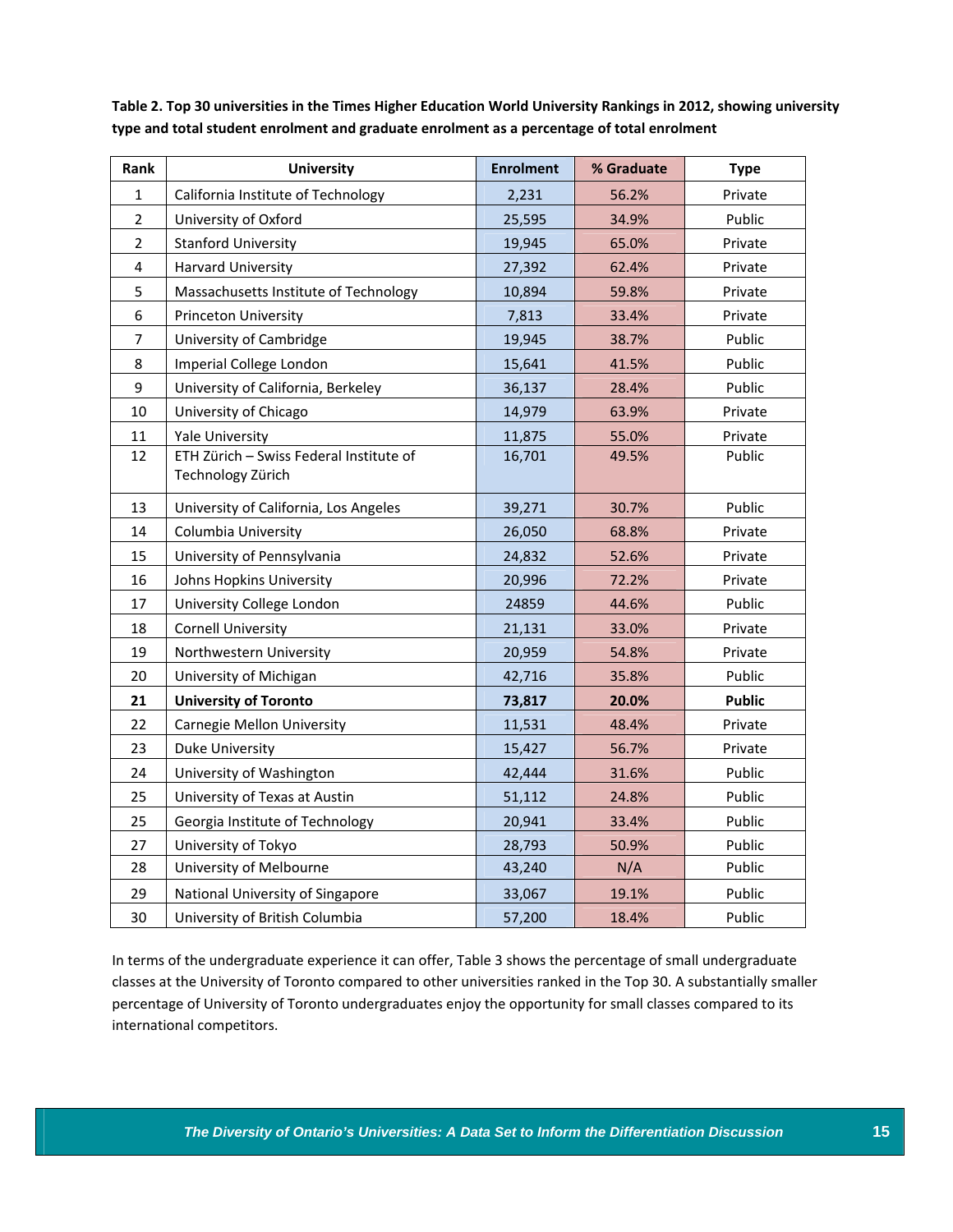#### **Table 3. Percentage of classes offered that are small**

| University                | % classes <20 for U.S. universities,<br><30 for University of Toronto |
|---------------------------|-----------------------------------------------------------------------|
| Columbia University       | 81%                                                                   |
| <b>Harvard University</b> | 78%                                                                   |
| Yale University           | 77%                                                                   |
| Northwestern University   | 75%                                                                   |
| University of Chicago     | 75%                                                                   |
| University of Toronto     | 43%                                                                   |

Table 4 shows the revenue per student in 2010-11 for universities ranked in the Top 30 of the Times Higher Education World University Rankings in 2012, organized by type of institution. The University of Toronto operates with significantly less revenue per student than its international competitors.

#### Table 4. 2010-11 revenue per student of 20 universities ranked in the Top 30 of the Times Higher Education **World University Rankings in 2012**

| <b>Type</b> | Revenue per<br>student,<br>2010-11 (USD) |
|-------------|------------------------------------------|
| Private     | \$500,571                                |
| Private     | \$499,642                                |
| Private     | \$409,043                                |
| Private     | \$404,797                                |
| Private     | \$350,750                                |
| Private     | \$329,709                                |
| Private     | \$288,527                                |
| Private     | \$284,420                                |
| Private     | \$238,492                                |
| Private     | \$165,561                                |
| Private     | \$152,053                                |
| Private     | \$114,985                                |
| Private     | \$113,637                                |
| Public      | \$109,009                                |
| Public      | \$95,239                                 |
| Public      | \$82,617                                 |
| Public      | \$73,107                                 |
| Public      | \$68,072                                 |
| Public      | \$59,600                                 |
| UofT        | \$37,086                                 |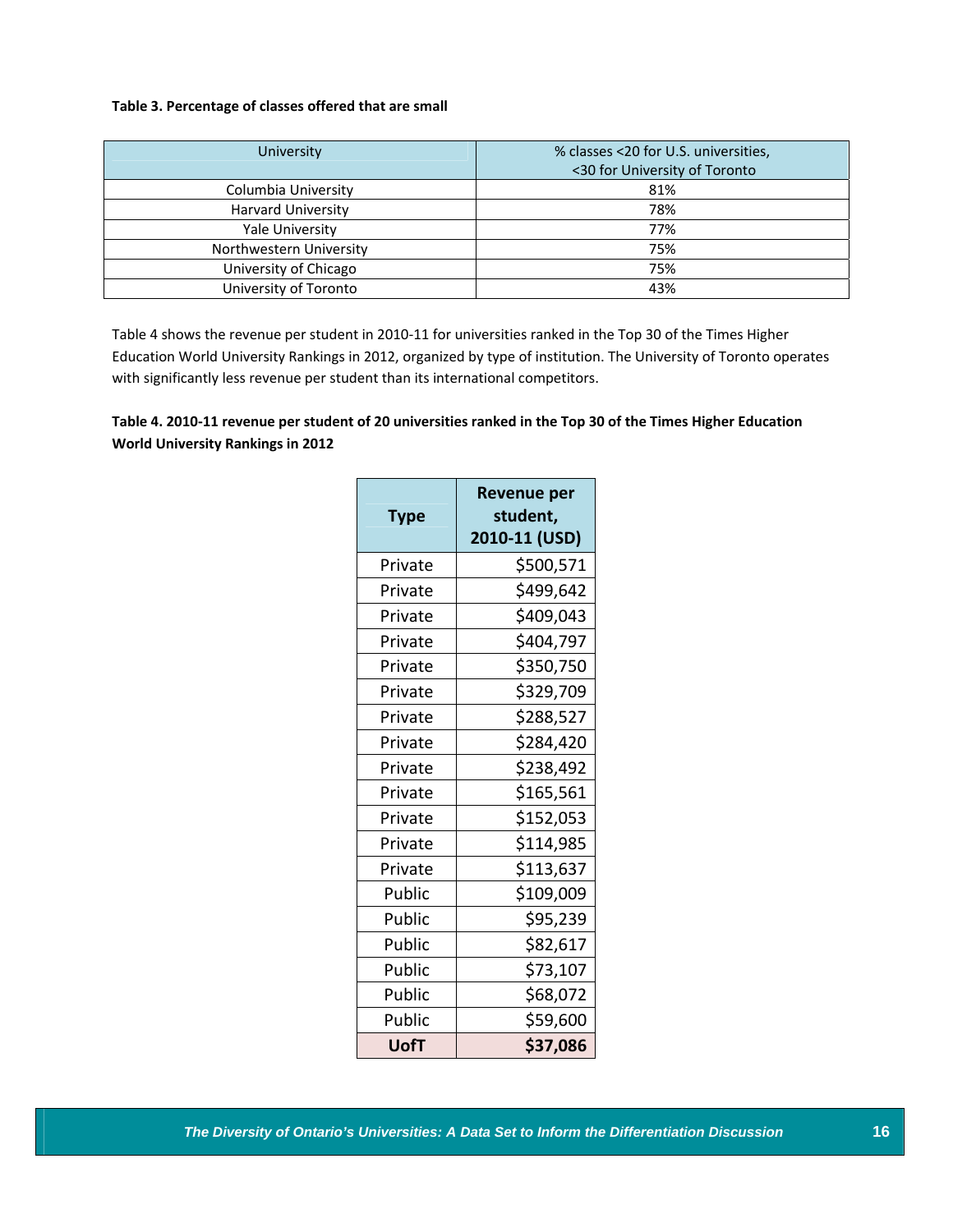#### **2. There is a cluster of more research‐intensive universities in the Ontario system.**

Aside from the University of Toronto, the data identify a number of other universities that are at the upper end of research activity in the Ontario system. It is not surprising, perhaps, that this cluster includes the other five Ontario universities in the U-15 – McMaster, Western, Ottawa, Waterloo and Queen's. The University of Guelph shows a level of research activity that would place it in this cluster as well. These universities are likely subject to the same institutional disadvantages relative to their international competitors as were outlined above for the University of Toronto.

#### **3. There is a cluster of mainly undergraduate universities in the Ontario system.**

The data reveal a cluster of Ontario institutions that are not very involved in graduate education, especially at the PhD level, and that attract a lower level of research income. These institutions are mainly undergraduate universities and include: Algoma, OCADU, Nipissing, UOIT, Laurier, Trent, Brock, Lakehead and Laurentian. Two of these institutions – UOIT and OCADU – may be considered to have specialized mandates, and differentiation frameworks used in other jurisdictions sometimes establish a category of "special purpose universities" in such cases.

For completeness, there are four universities – York, Carleton, Windsor and Ryerson – that fall between the more research intensive and mainly undergraduate clusters.

## **Where do we go from here?**

The conclusion we provide about clusters of Ontario universities might seem to some to be a blinding flash of the obvious. Some knowledgeable individuals we spoke to as we were pursuing this analysis spontaneously and successfully predicted the clustering that they believed the analysis would reveal.

Even with the limited number of variables considered in this analysis, the clustering we identify raises a number of questions for government.

The first is how to consider the four universities that do not fall easily into the two broad clusters of "more research intensive" and "mainly undergraduate." Is the pursuit of differentiation best served by creating a separate category for them or by allocating them to one of the two major clusters identified?

Second, the current financial and policy environment for higher education in Ontario coupled with the clustering proposed here raises some immediate questions for government. For example, should PhD spots be preferentially allocated to the more research‐intensive universities and, if so, to what degree? Should government attempt to minimize the number of PhD programs in mainly undergraduate universities? How should the funding of master's programs, especially professional and course-based master's programs, be allocated across the clusters?

Third, what rights, expectations and responsibilities should be granted to institutions in the different clusters? And, as noted by the Expert Panel, these decisions are meaningful, worthwhile and effective only if they are tied to funding formulas, which represent the most powerful levers available to government to effect change. These debates are typically controversial, particularly as individual institutions consider how these decisions intersect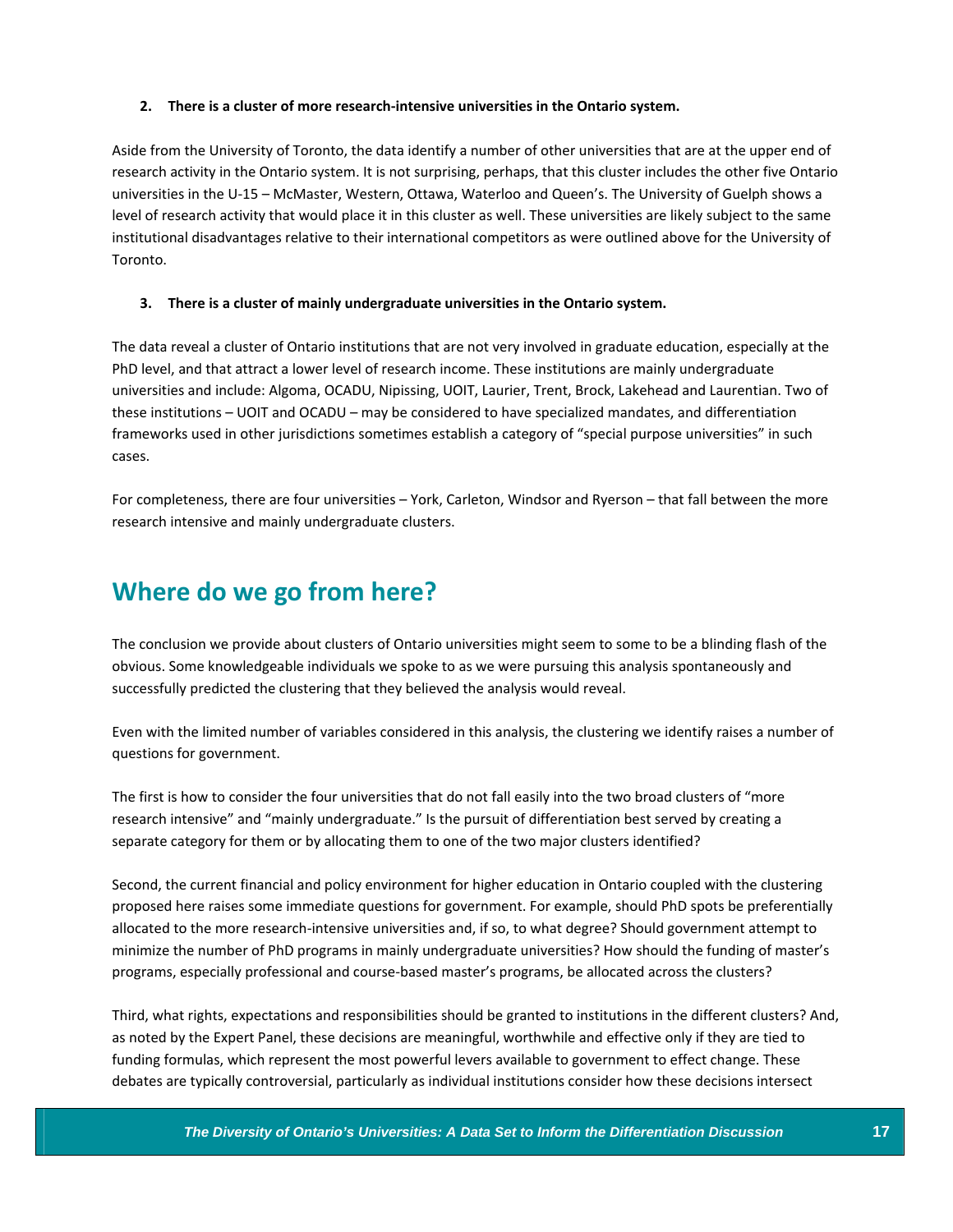with their plans and aspirations. But, these are precisely the kind of discussions and decisions that are critical if the benefits of a more differentiated Ontario university system are to be derived and enjoyed by students, the public and the province.

A differentiation policy allows institutions to be the best at things that matter to the province, public and students. If it matters to Ontario to have a university that competes with the very best universities in the world, with all the benefits that accrue to the province as a result of having such a flagship, then this analysis suggests the one institution in the system best positioned to do just that.

If it matters to Ontario to have universities that offer an outstanding, high‐quality liberal arts undergraduate experience that competes with the U‐4 and other great liberal arts colleges, with all the benefits that accrue to the province as a result of having such institutions, then this analysis suggests a cluster of universities best positioned to do just that.

If it matters to Ontario to have universities that maintain a comprehensive set of high‐quality research and graduate programs that are globally competitive, with all the benefits that accrue to the province as a result of having such institutions, then this analysis suggests a cluster of universities best positioned to do just that.

The first step for government, therefore, is to decide what matters to it and to the province. Although this is a discussion that merits broad and genuine consultation, it is one in which the provincial government, as the Expert Panel suggested, must be active, if not the leader.

The analysis provided in this paper differentiates Ontario universities on variables that matter to other jurisdictions. These variables cannot be ignored because they are broadly accepted and, therefore, the dimensions along which the rest of the world will judge the quality of the Ontario postsecondary system.

There is nothing to prevent Ontario, however, from deciding that there are other things that matter to it. For example, the province looks to universities as a source of commercialization and company creation. A recent international ranking of university‐associated business incubators identifies Ryerson University's Digital Media Zone as a top global performer.<sup>8</sup> Similarly, Ontario could decide to differentiate universities on the basis of the degree of curriculum innovation. The critical considerations for any parameters along which a system could be differentiated is that they be variables that matter, that the mandate and expectations of institutions differentiated on the basis of those variables be clear, that the institutions be funded in accountable and meaningful ways aligned with those variables and, importantly, that the quality bar be set high, i.e., that the institutions differentiated on the basis of those variables strive to be among the best institutions of their kind in the world.

Given the conservative nature of higher education it may take some time for an innovative institution to be acknowledged and accepted. But the concept of institutional innovations, met initially with controversy but ultimately acknowledged as world‐leading, should not be foreign to Ontario. The pioneering problem‐based learning curriculum of McMaster's Faculty of Health Sciences and the fundamental principle of cooperative education at the University of Waterloo are excellent examples of programs and institutions that differentiated on the basis of considerations people believed really mattered and, although met initially with skepticism (if not active resistance), were ultimately understood to be best practice.

<sup>8</sup> http://ubiindex.com/benchmark‐services/global‐top‐list‐2013/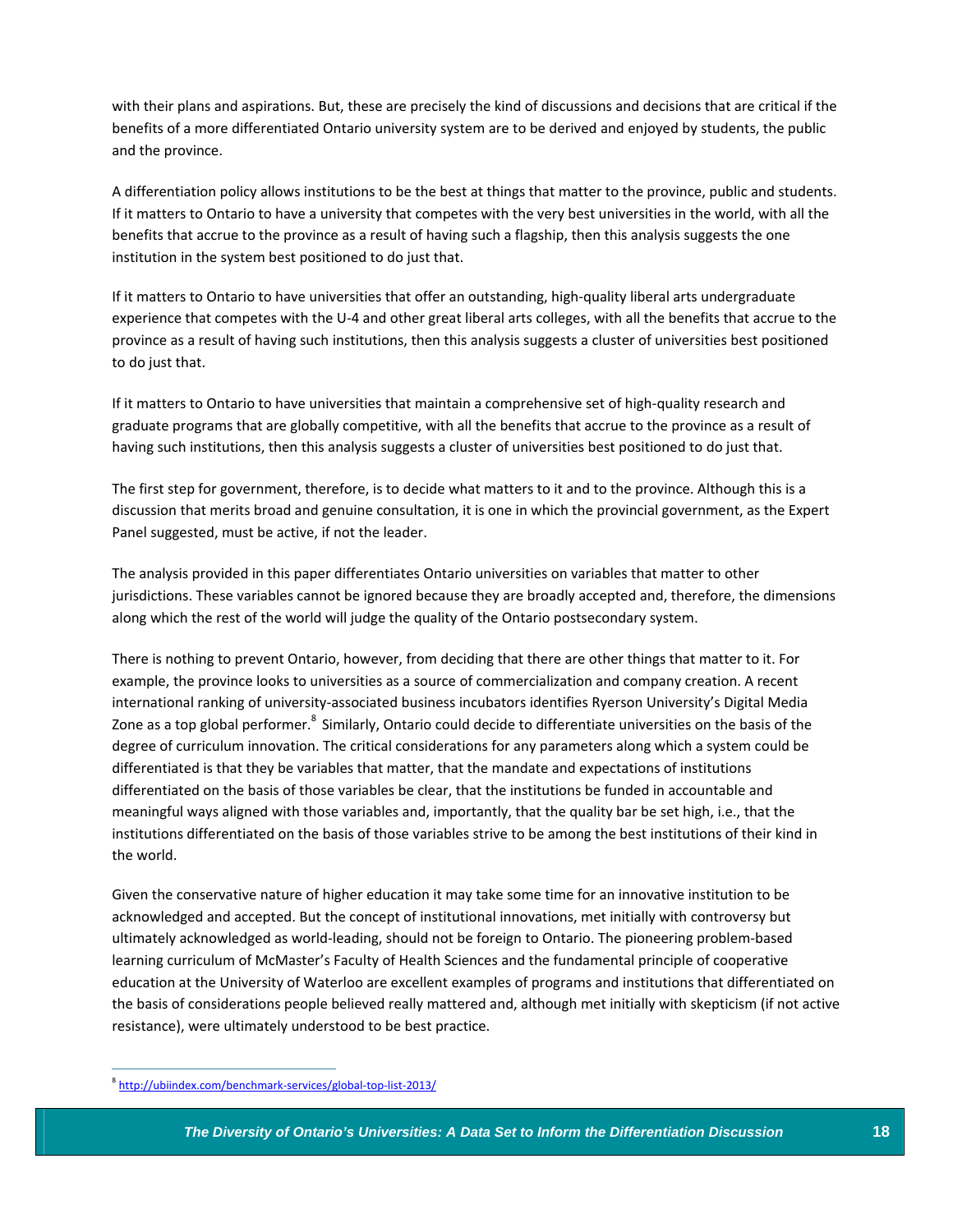### **References**

- Clark, I. D., Moran, G., Skolnik, M. L., & Trick, D. (2009). *Academic Transformation: The Forces Reshaping Higher Education in Ontario*. Queen's Policy Studies Series. Montreal and Kingston: McGill‐Queen's University Press.
- Clark, I. D., Trick, D., & Van Loon, R. (2011). *Academic Reform: Policy Options for Improving the Quality and Cost‐ effectiveness of Undergraduate Education in Ontario*. Queen's Policy Studies Series. Montreal and Kingston: McGill‐Queen's University Press.
- Higher Education Quality Council of Ontario. (2012). *The Productivity of the Ontario Public Postsecondary System Preliminary Report*. Toronto: Higher Education Quality Council of Ontario.
- Higher Education Quality Council of Ontario. (2013). *QUALITY: SHIFTING THE FOCUS. A Report from the Expert Panel to Assess the Strategic Mandate Agreement Submissions*. Toronto: Higher Education Quality Council of Ontario.

Milloy, J. (2011). Putting Students First. Speech to the Canadian Club. Toronto.

Weingarten, H. P., & Deller, F. (2010). *The Benefits of Greater Differentiation of Ontario's University Sector*. Toronto: Higher Education Quality Council of Ontario.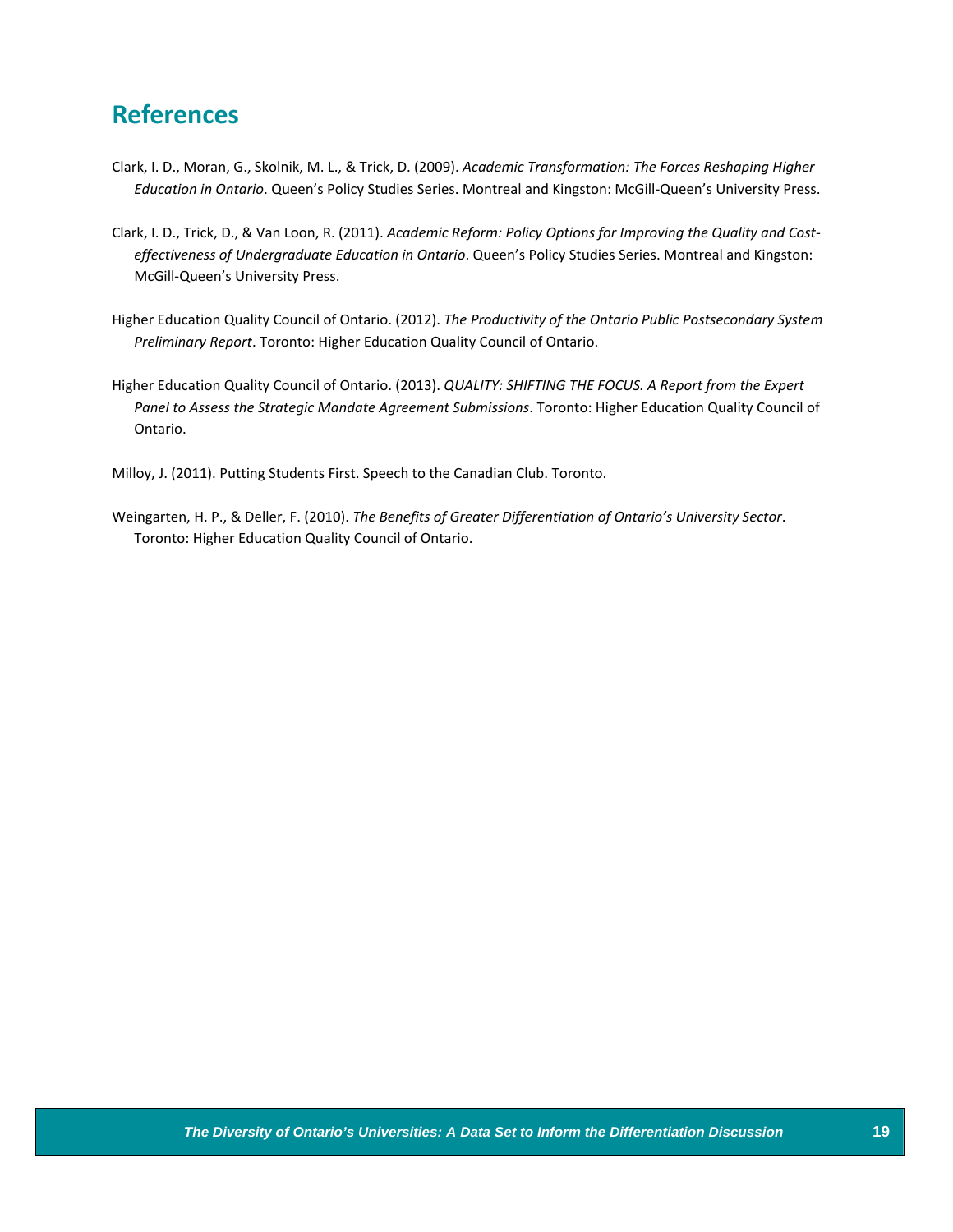## **Appendix 1. Explanatory notes for figures and tables**

#### **Table 1. Re: Overview of Ontario's universities**

- University totals include affiliates, except for Hearst, which is not included with Laurentian, and St. Paul, which is not included with Ottawa.
- Full-time enrolment includes international students, fall 2011. Algoma enrolment sourced from its Multi-Year Accountability Agreement, 2011‐12.
- Full-time faculty of Algoma sourced from Algoma web site, no year referenced; UOIT is for fall 2009; Western's Brescia is for fall 2010.
- Operating budget is COFO's "Operating‐General Expendable Funds" total amount and is driven primarily by MTCU grants and tuition fees.
- Total degrees awarded includes bachelor's, first professional, master's and doctoral degrees. The total excludes undergraduate and graduate certificates and diplomas.
- Degrees awarded for Algoma are for 2010 and are sourced from MTCU.
- Sponsored research income is sourced from Re\$earch Infosource and includes all funds to support research received in the form of a grant, contribution or contract from all sources (internal and external) to the institution.
- Sponsored research income per full-time faculty is based on faculty counts from 2010.
- Sponsored research data not included for Algoma, Nipissing and OCADU, as these institutions fall below the Top 50 threshold.
- H‐index data was last updated in December 2012 and includes the mean standardized H‐score.

#### **Figures 1, 2, 3, 4 and 7. Re: Full‐time enrolment in 2011**

- These figures are graphic representations of the data in Table 1.
- The research incomes of Nipissing, OCADU and Algoma were below the value to be included in Re\$earch Infosource's 2012 list of the Top 50 research universities in Canada.
- An H‐index of 1.0 indicates the average on this measure.

#### **Figures 5 and 6:**

- Sourced from Incites™, total research publications from 2008 to 2012.
- Publications and citations data not included for Algoma, Nipissing and OCADU, as these institutions fall below the threshold employed by Incites<sup>TM</sup>.
- The number of publications from Nipissing, OCADU and Algoma were below the threshold to be included by Incites<sup>TM</sup>.

#### **Table 2. Re: Top 30 universities in the Times Higher Education Rankings of World Universities in 2012**

- For the universities in the United States, enrolment includes full‐time and part‐time head count as of the fall of 2011.
- University of Oxford and University of Cambridge enrolments include full‐time equivalent students in 2011‐2012.
- Imperial College London enrolment includes full-time and part-time head count for 2011-2012.
- ETH Zürich enrolment includes full‐time and part‐time head count for 2011.